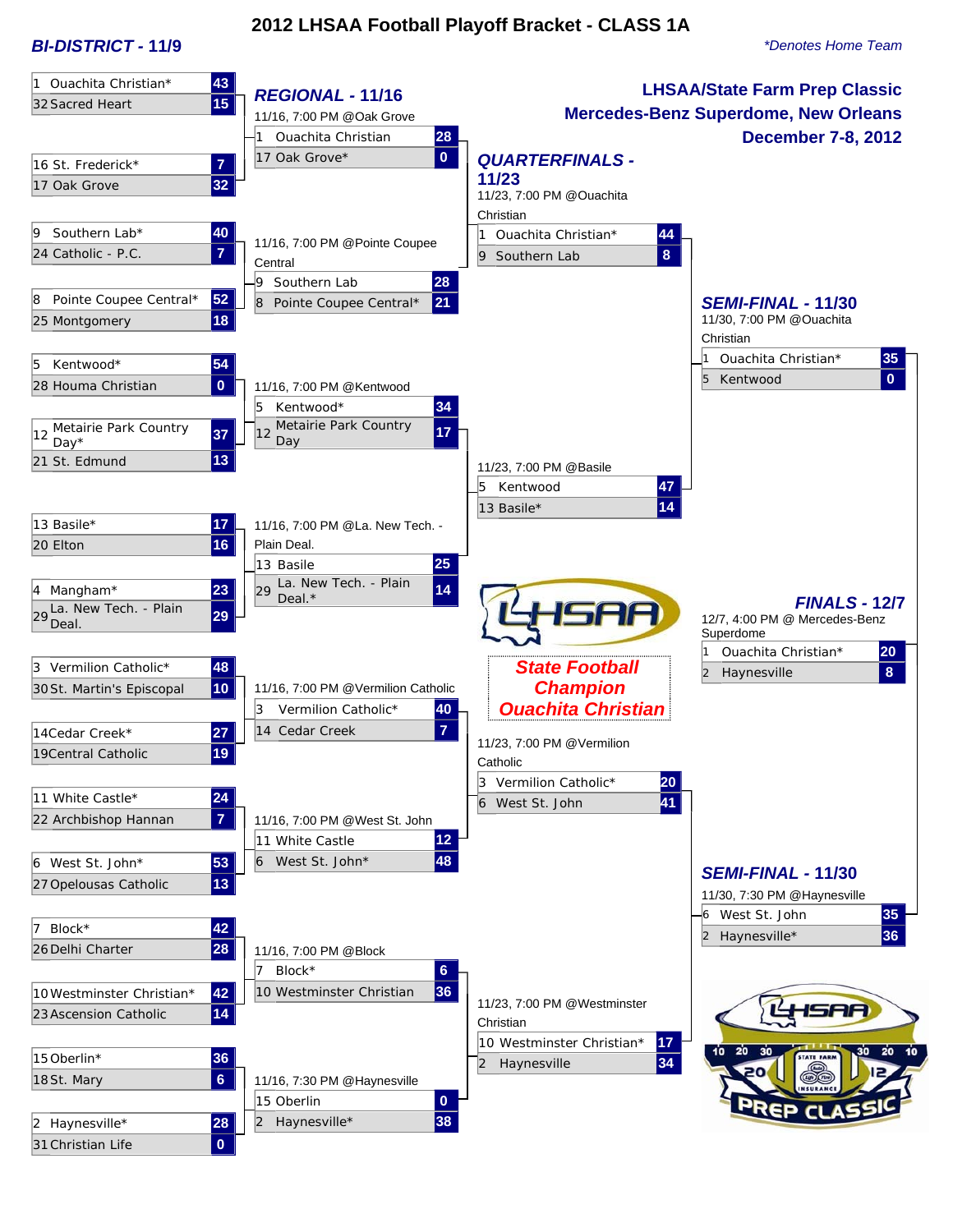#### *BI-DISTRICT -* **11/9** *\*Denotes Home Team*

# **2012 LHSAA Football Playoff Bracket - CLASS 2A**

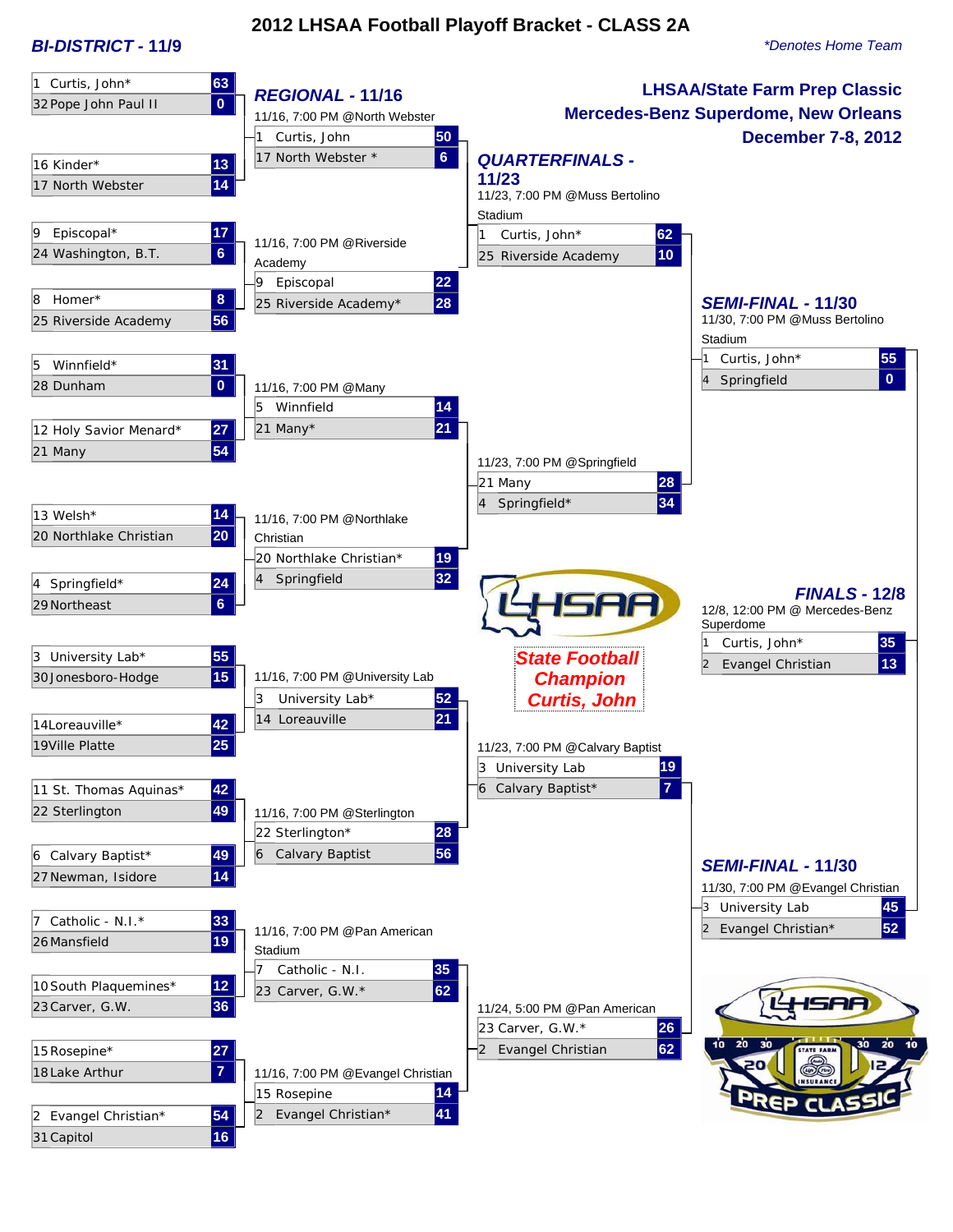*BI-DISTRICT -* **11/9** *\*Denotes Home Team*

## **2012 LHSAA Football Playoff Bracket - CLASS 3A**

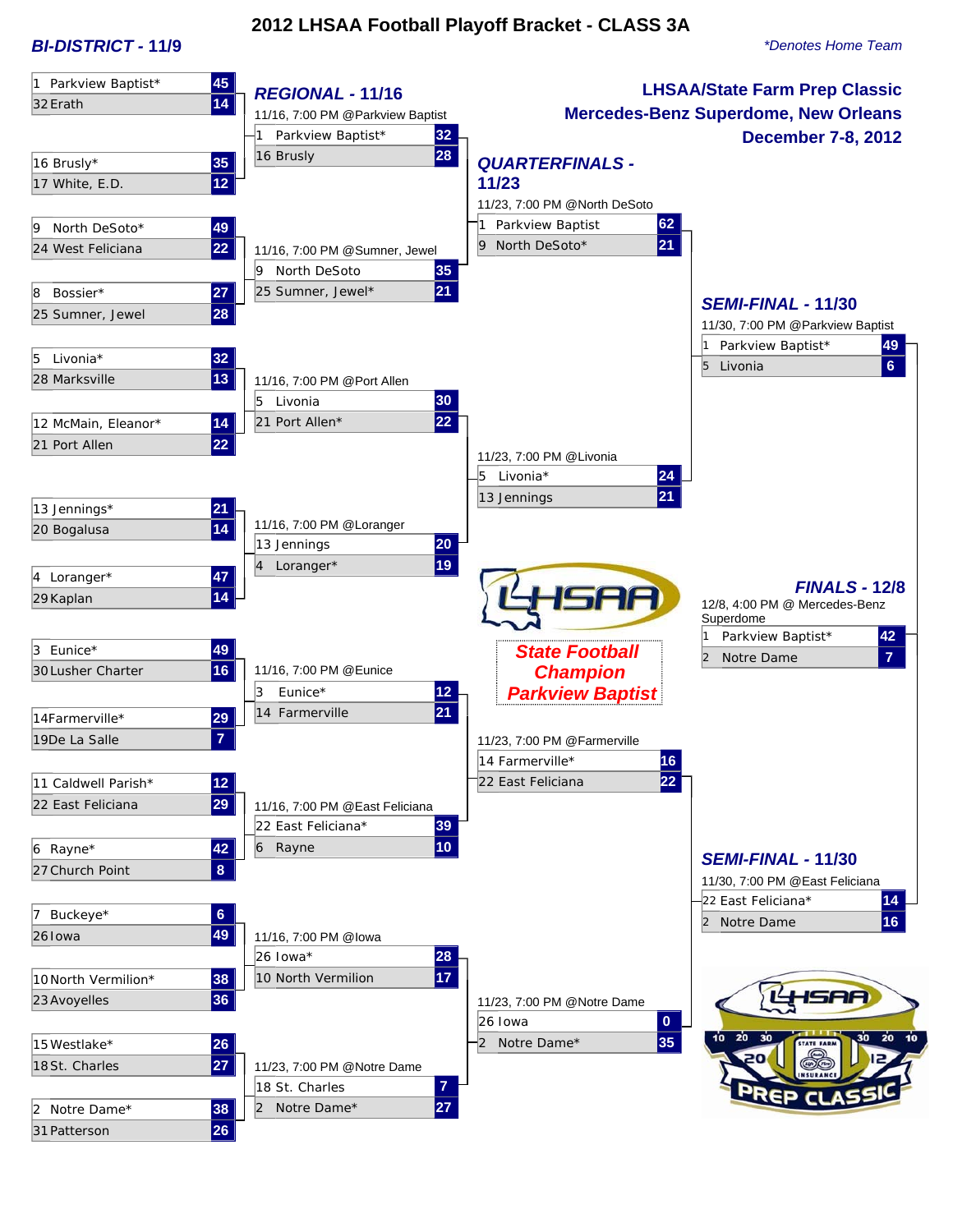#### *BI-DISTRICT -* **11/9** *\*Denotes Home Team*

# **2012 LHSAA Football Playoff Bracket - CLASS 4A**